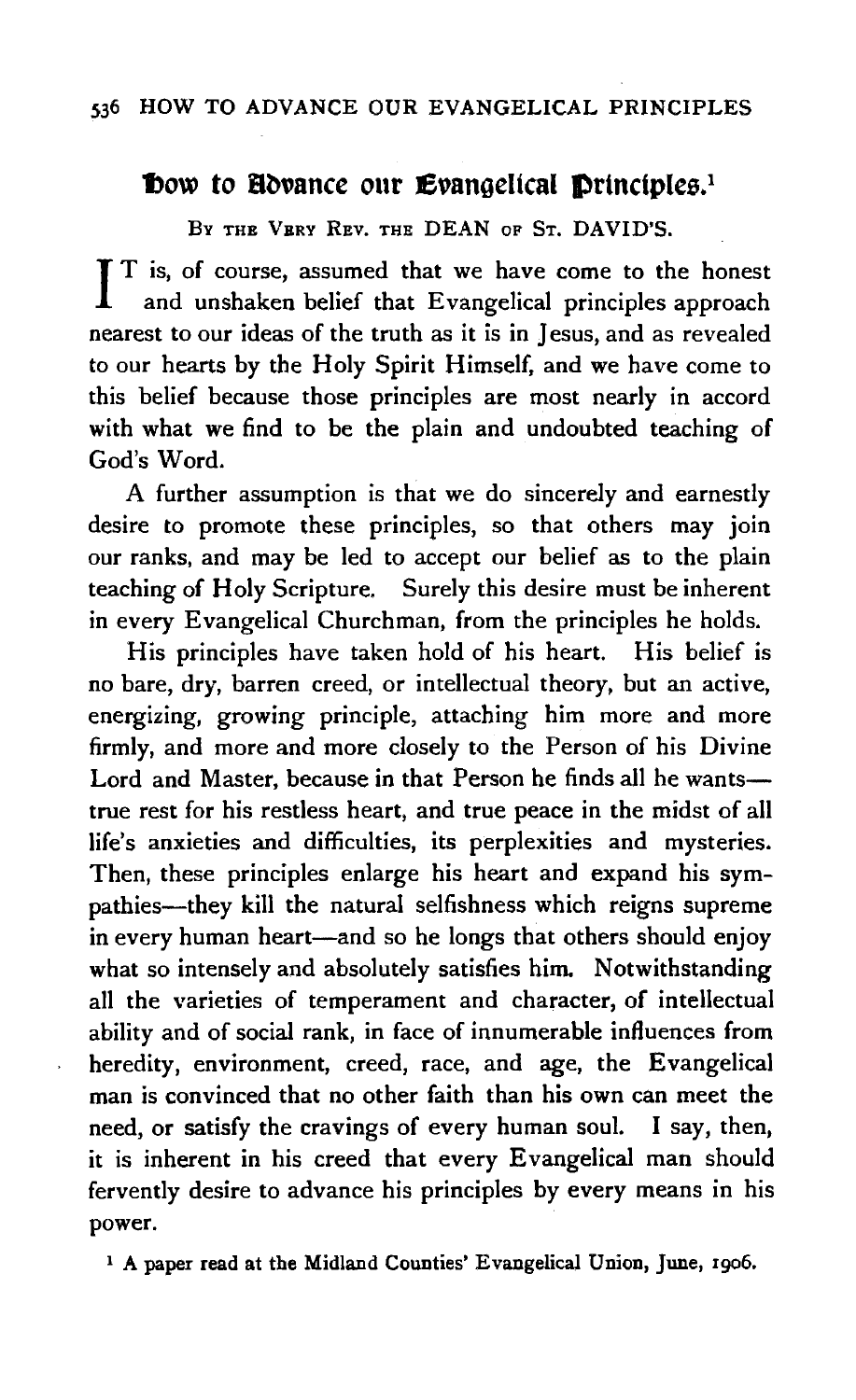One more assumption must be that it surely is superfluous to define what those principles are. It will be sufficient to say : (1) They include three  $R's$ -ruin by the Fall ; redemption by the Cross; regeneration by the Spirit. (2) They enforce the absolute necessity of living faith in Christ for incorporation into His one Holy Catholic Church, and they determinately avow the supremacy of Holy Scripture in all matters of faith.

And as all intelligent men must allow that Evangelical principles are held firmly by those outside our own pale, our business now is with those principles as enunciated and promoted in the Church of England.

Now, it surely goes without saying that Evangelical principles are not popular, in the ordinary sense of that word. That they are approved and appreciated by the people generally, where they are understood, I firmly believe. But popular they never were, they never are, they never will be, and they never can be. And why so ? Because Evangelical principles run counter to the stream of the world, because they oppose what man in his natural heart loves and follows, because they touch the conscience, and because they involve the offence of the Cross.

With all the spread of Christianity in the present day and admiration for His holy, beautiful character, our Great Master Jesus, were He to come on earth now, would no more be popular than He was nineteen centuries ago in Palestine. And surely one great reason why other and so-called High Church views are popular, as against Evangelical principles, is that they can be held and practised without any appeal to the conscience. For instance, attendance at an early celebration on Sunday morning is thought sufficient worship for the day, and no bar to the most self-indulgent gaiety during the remainder of Sunday.

Another cause of unpopularity is, I am convinced, in ourselves as Evangelical men, so that the words may not be untruthfully applied: "The fault is in thine own people."

Here I know I am treading on tender, delicate ground, and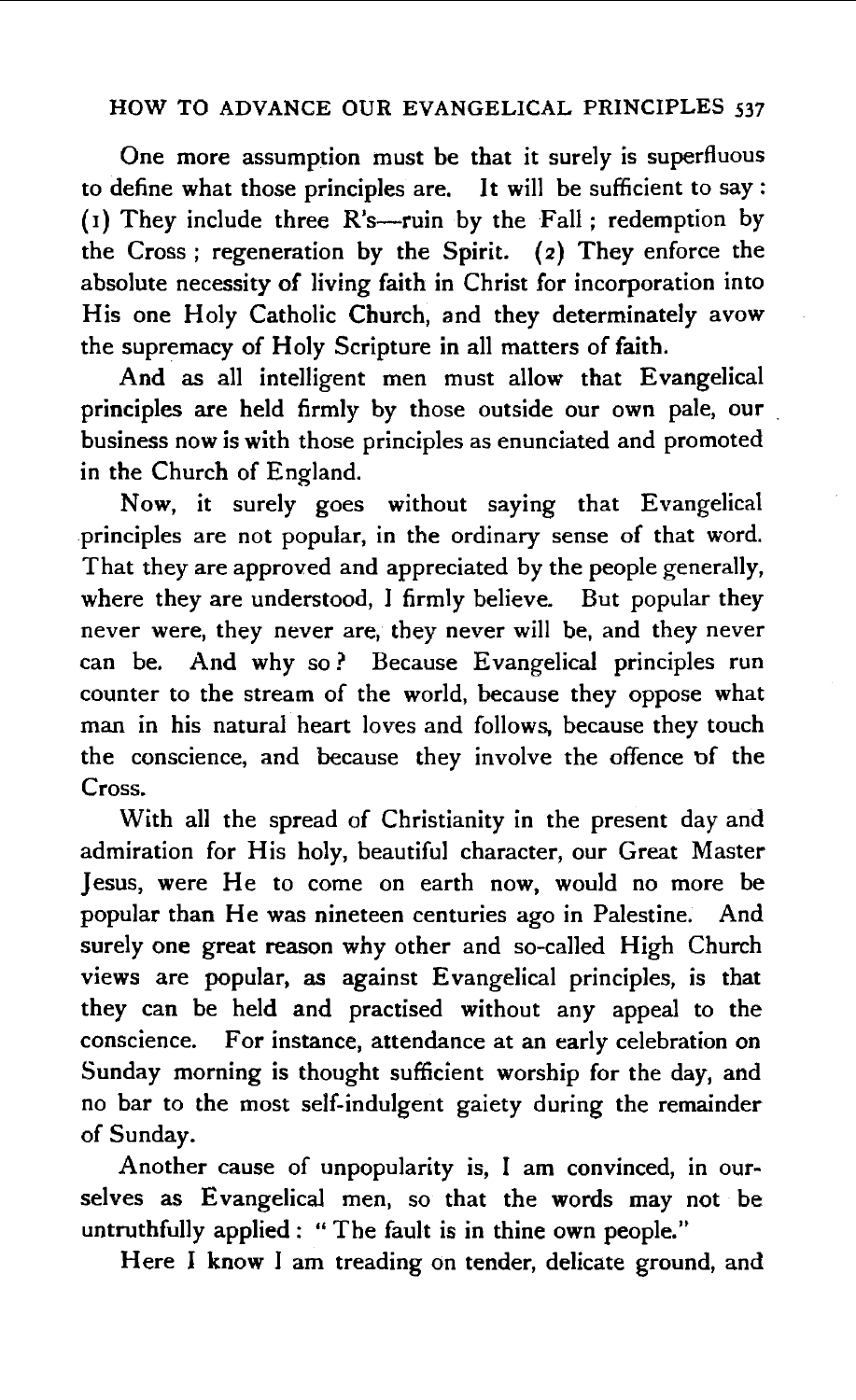very possibly I may give offence. God knows I do not wish to offend. I know I am myself to blame, and certainly I have no intention of casting a stone at others. I am only.stating what I have noticed among Evangelical men as a body. But I say fearlessly I would rather give offence and wound some than mince matters here, where I believe vital truths and God's glory are at stake.

Remember that from our principles a higher standard is necessarily expected from Evangelical than from other Churchmen. We stand for more practical godliness and saintliness of life, and the truth we hold so dear plainly demands separation from the world and more entire consecration to God. A worldly High Churchman does not seem so incongruous as a pleasureloving, pleasure-seeking Evangelical.

But I am not referring to unpopularity from the necessary strictness of a consecrated life. With all the dangerous defects of our time one feature is very hopeful-men will have the real thing. Shams and hypocrisies are universally scouted, and nothing is really more valued to-day than sincerity and consistency-living out what a man professes.

Some Evangelical men are often unpopular from taking a too narrow, rigid, unbending line, condemning everyone and everything which fails to come up to their standard, and branding as dangerous, perhaps almost sinful, practices and utterances which conflict with their own ideas.

I know this opens up no easy subject. I am well aware how the best intentions fail, and how faithfulness to the truth often demands a very firm and strict line. I do not forget such and kindred passages as "To whom we gave place by subjection, no not for an hour," and, "If any come unto you and bring not this doctrine, receive him not into your house, neither bid him God-speed ; for he that biddeth him God-speed is partaker of his evil deeds." But also I remember, "I am made all things to all men, that I might by all means save some," and, "He that is not against us is on our part."

This is pre-eminently a tolerant age. Men readily overlook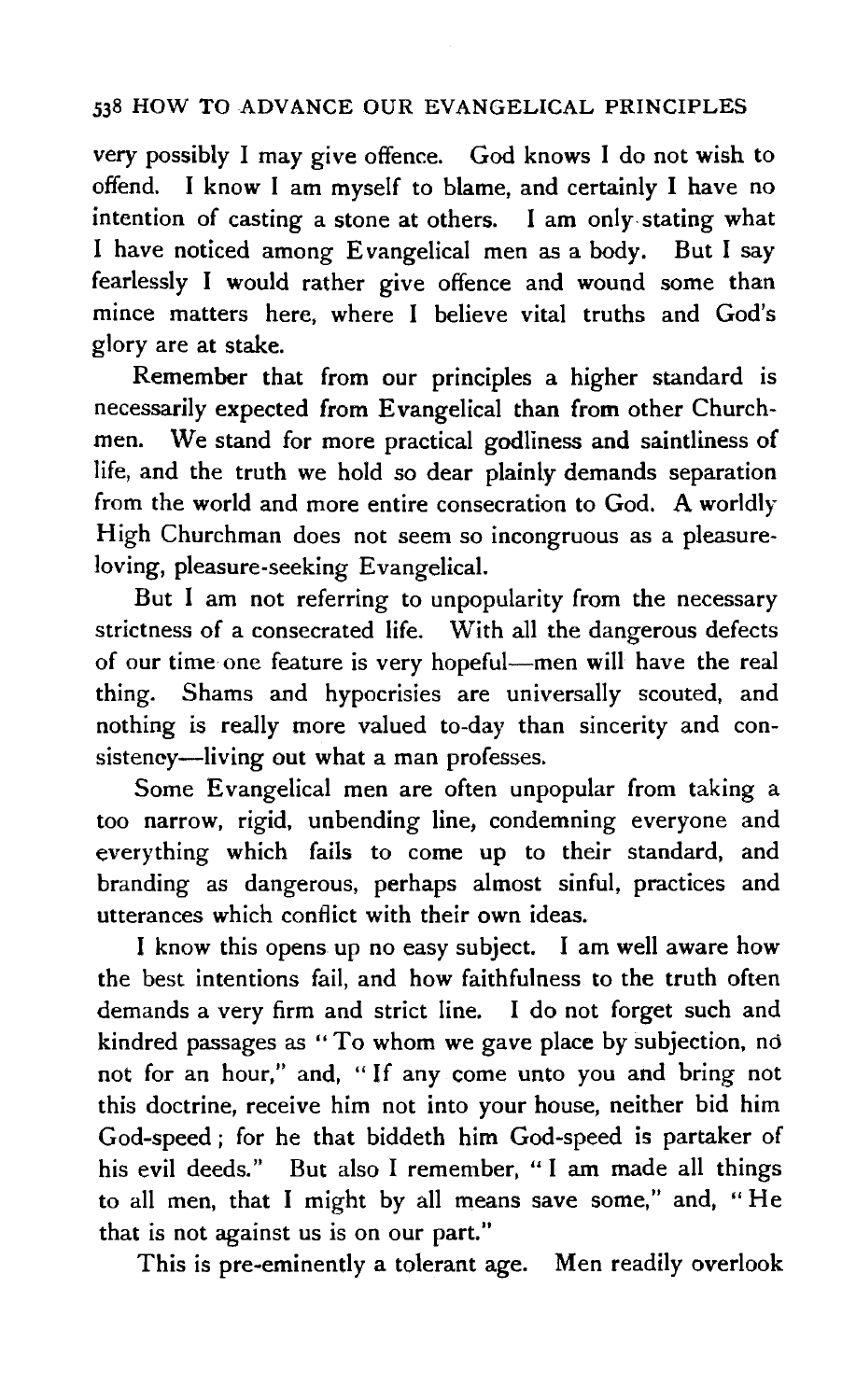extravagances and eccentricities, while they turn with disgust from what they regard as narrow-minded ; and they quickly imbibe prejudices, which live on a long time, perhaps all through life, against what they consider to be uncharitable and illiberal.

And I am not forgetting how easy it is to advocate wide toleration when no difficulties are pressing ; and then, when some emergency arises, say, in the congregation or parish, how often it is exceedingly hard in our consciences to square Christian charity with fidelity to the truth.

But surely in such emergencies, after earnest prayer, we may rely on wisdom to guide us to a right decision. One text imprinted on my mind by the late Canon Cadman, with whom I was privileged to begin my ministry, has proved often of immense value : "Wisdom is profitable to direct."

Surely our Lord's words, " The children of this world are, in their generation, wiser than the children of light," were never intended, as I believe they are often taken, to be an excuse for unwisdom in God's servants, but they are' clearly designed as a solid warning and a much-needed incentive to be at least as wise in our action as " the children of this world " are in their worldly concerns.

No doubt it is true, up to a certain point, that we cannot always be responsible for the results of our action, and that we must sometimes take a course which we know may provoke opposition, possibly contempt, leaving the consequences in God's hands. But for such action, surely, we need very great caution, carefully sifting our motives, for fear, as is so easy, we may mistake for a matter of plain duty desire to assert our own authority, or to press our own views.

I believe certainly it is our wisdom to take into consideration the probable consequences of what we do, to reflect what unfavourable interpretation may be put on our actions, and by every possible means to try and avoid even the appearance of an intolerant spirit. Where for any decision it is possible to defer an answer till we have carefully weighed the matter, very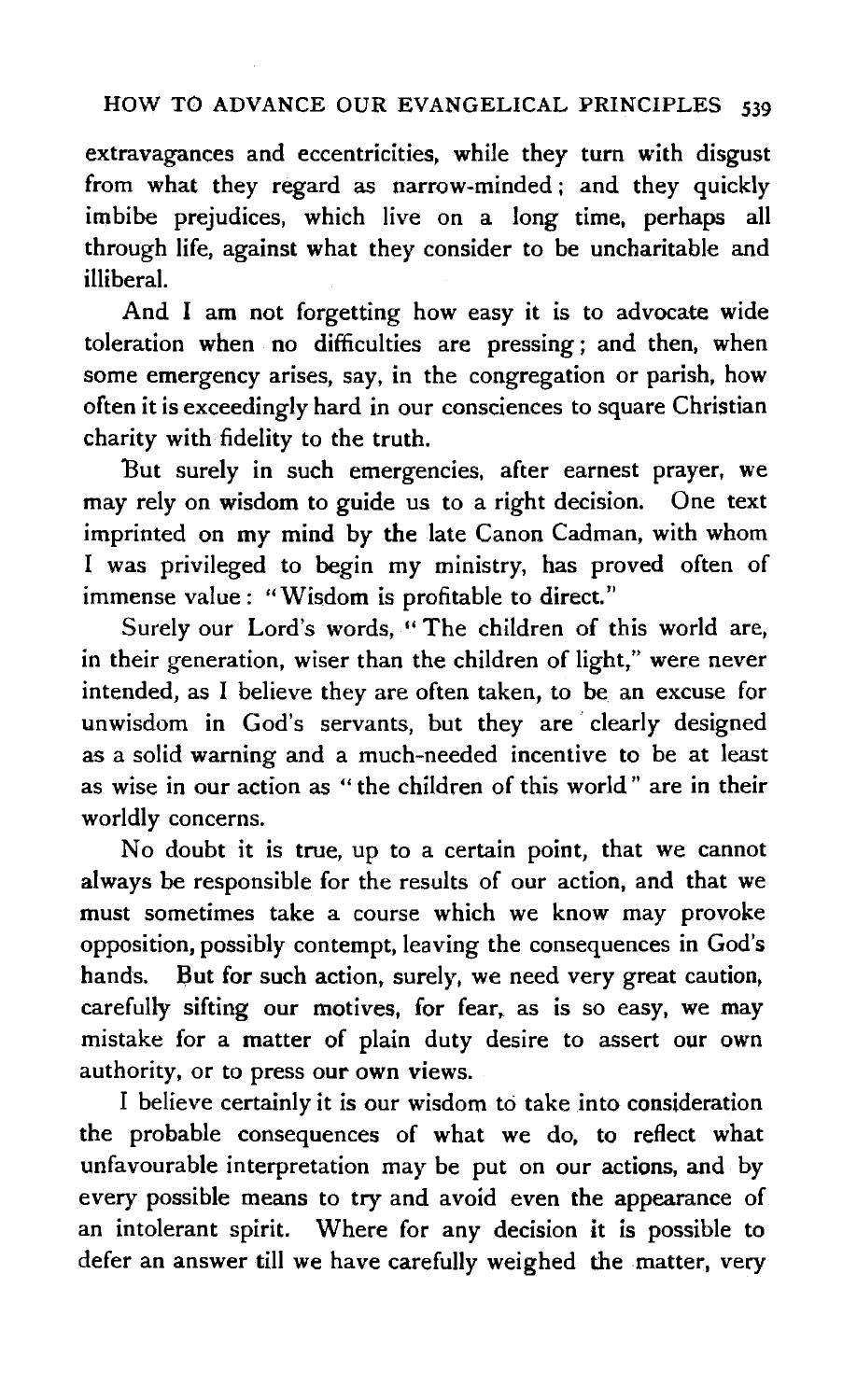often immense advantage results. The cause of truth, which is God's cause, is often directly, if not vitally, at stake, and Evangelical principles are continually being tested and weighed by our individual action. " Every society suffers from the extravagances of its smaller men," and I am sure if we all watched carefully for fear our action might be detrimental to the truth, Evangelical principles would extend and develop far more widely.

Difficulties under such circumstances, however serious or complicated, can surely be solved by His example, who, while He fearlessly proclaimed "strait is the gate and narrow is the way," never laid Himself open in the smallest degree to a true charge of narrowness or bigotry. Is it not possible and important for the humblest of us in the most secluded out-of-the· way parish always to cultivate unflinching firmness with a generous and outspoken toleration ?

While we cannot but believe that the Evangelical standpoint is the most scriptural, yet we know heredity, temperament, and upbringing do largely affect a man's view of truth. Truth is like a mountain-many-sided-and those who belong to other schools of thought in our Church are, many of them, as devoted and loyal sons of God as we claim to be.

If we put Protestantism before Christ ; if we are more particular to oppose some harmless practices than to show the true spirit of Christ ; if we make men offenders for some small matters, as the surplice in the pulpit, a surpliced choir, a moderate musical service, and such minor matters, can it be said that we are doing our best to advance Evangelical principles ?

Then, no little unpopularity to our principles arises from bitter and censorious judgment upon other men's motives and action. I am afraid I need not elaborate proof that such bitterness may at times be charged to Evangelical men. Certainly other schools of thought are by no means free, but here again from us a higher standard is rightly expected, and any indulgence of bitterness by even an insignificant member reflects on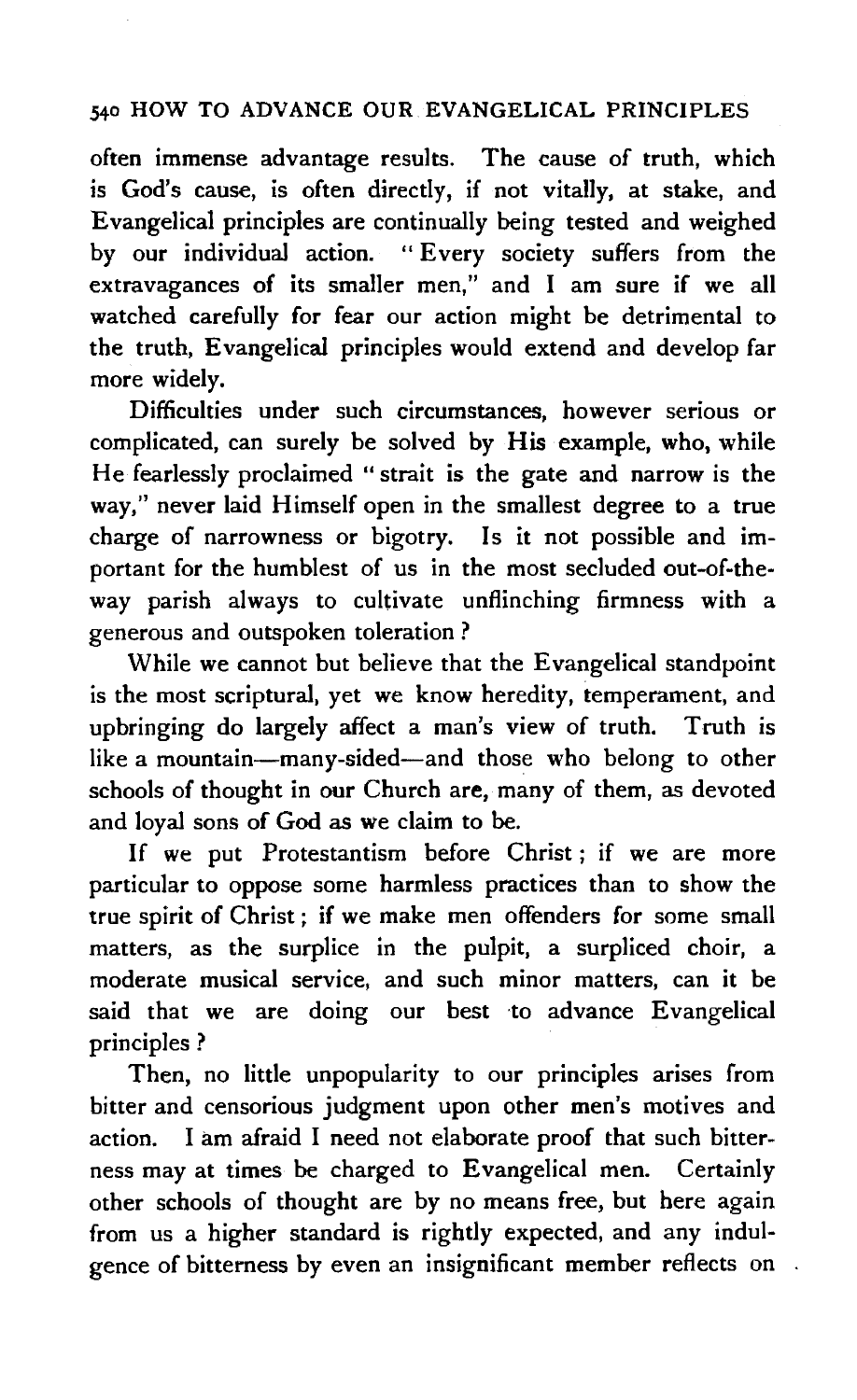the whole body. Though there may be provocation, it is surely not right to say sharp, even though clever, things in conversation or in the public papers which we should not care to say to a man's face. Whenever Christian men transgress the rule of Christian charity, far greater harm results than is often imagined. A bitter letter may neutralize many excellent sermons, and an uncharitable speech may weaken a ministry for some time. I well remember the Master of Trinity, Dr. Butler, saying at a large meeting how Evangelical men often forget the harm they do to younger and generous minds by an apparently uncharitable line and tone. If we would advance the truth, we must carefully show by our own spirit and words how completely Christ's example has permeated our characters, and not so much our words or our arguments as our temper and tone will win adherents to our side. " Speaking the truth in love" will be the characteristic as well as the aim of our life.

For direct means to advance our principles I should say—

1. Let us consider the times in which we live. For this duty we have direct scriptural authority. Of the men of Issachar ( $\mathbf i$  Chron. xii. 32) it is left on record that they had "understanding of the times to know what Israel ought to do." And our Lord's scathing rebuke of the Pharisees has its lesson for us. "Ye hypocrites, ye can discern the face of the sky; but can ye not discern the sign of the times?"

Certainly the days are evil, and there is more than enough terribly aggravated, shameful, dark wickedness to make every Christian heart inexpressibly sad, and to call down the righteous anger of an infinitely holy, sin-hating God ; and yet surely every sober-minded Christian sees more than enough to make him devoutly thankful and hopeful : the opportunities are so great, the agencies for good are so innumerable, there is abroad a high estimate of truth and right, and there is a readiness to hear. If anyone is surprised how these two phases can appear together, I would remind him of one word in our Lord's parable of the tares and the wheat. It is the word "grow"—our great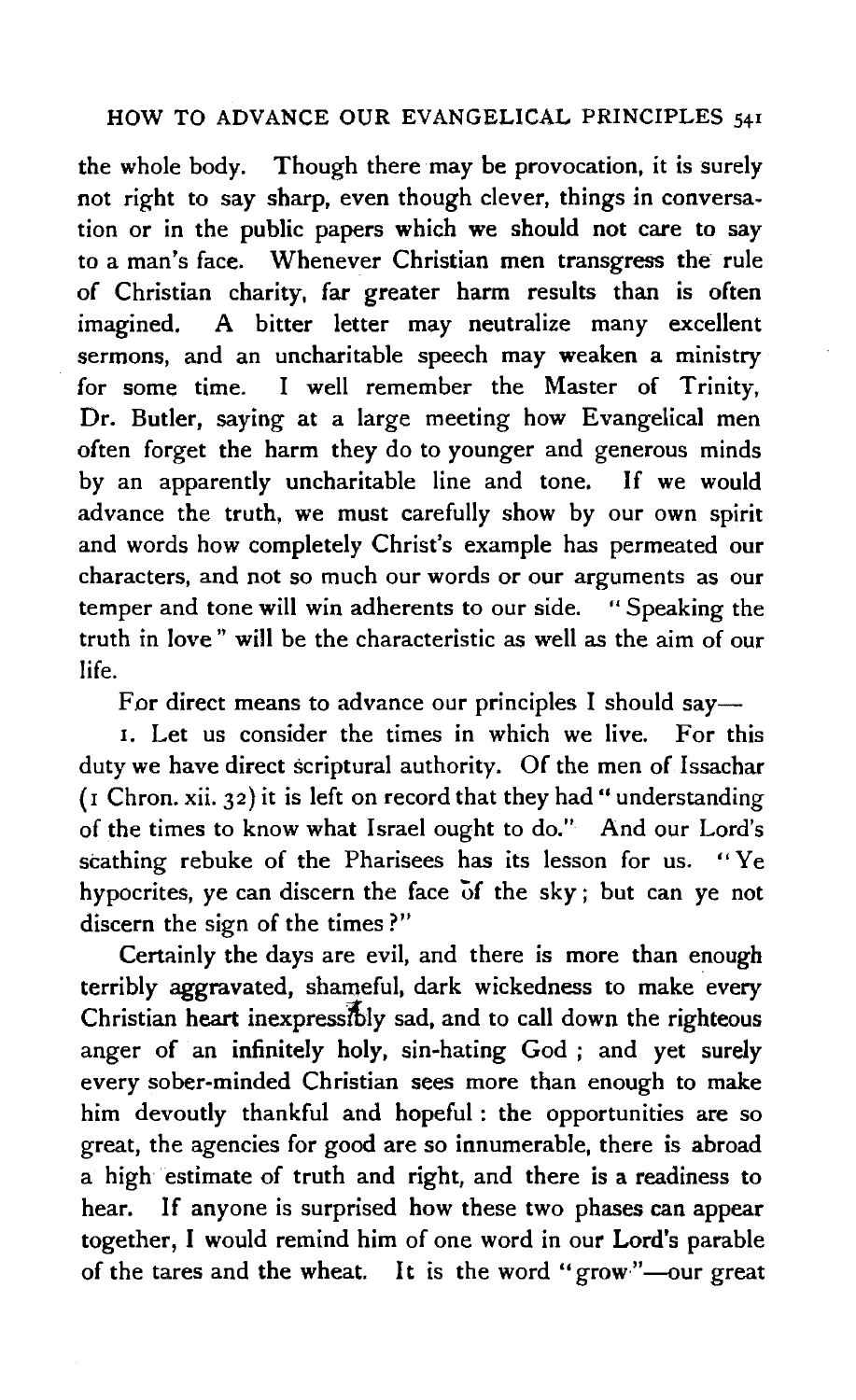Master did not say, "Let both live," or "exist"-but He said. "Let both *grow* together until the harvest." A bright, cheerful optimistic view is of great value to keep from despondency and to cheer us in our work.

In a recent book by the Bishop of Stepney called "The Opportunity of the Church of England," being Pastoral Theology Lectures which he delivered at Cambridge in 1904, the Bishop shows how certain influences have entirely altered the character of the people, and unless we recognise these forces we cannot successfully adapt our organizations to meet the requirements of the times. Among these influences the Bishop specially mentions the immensely improved education of the people, the spread of science, criticism of the Bible, and the spirit of independence.

No doubt we have tried to lay to heart some lessons which the recent General Election has to teach us Evangelical men ; and here let me call attention to a book edited by Mr. George Haw, called "Christianity and the Working Classes.'' In that book several writers show that, while there is among the masses a high appreciation of the character and work of Christ, it is the caricature of His teaching in the lives of His professed followers which alienates the people ; that they are not opposed to Christ, but to the manjfestation of Christianity which is exhibited before the world.<sup>*:*</sup> The fact is very painful and heartsearching, but we must in all sincerity allow that the charge is only too true.

*2.* Let us keep abreast of the times. This is easier said than done, I well know. With a large parish and so many irons in the fire, perhaps with slender means and an isolated parish, the difficulties are great. Then with necessary study for the pulpit, it is hard to follow outside studies systematically, and a little knowledge may become a danger. Certainly I do not mean for one moment to suggest that all new discoveries and theories should be broached from the pulpit, or that any man should dabble in subjects which he does not understand : but I mean this, that we of the clergy ought to know what men are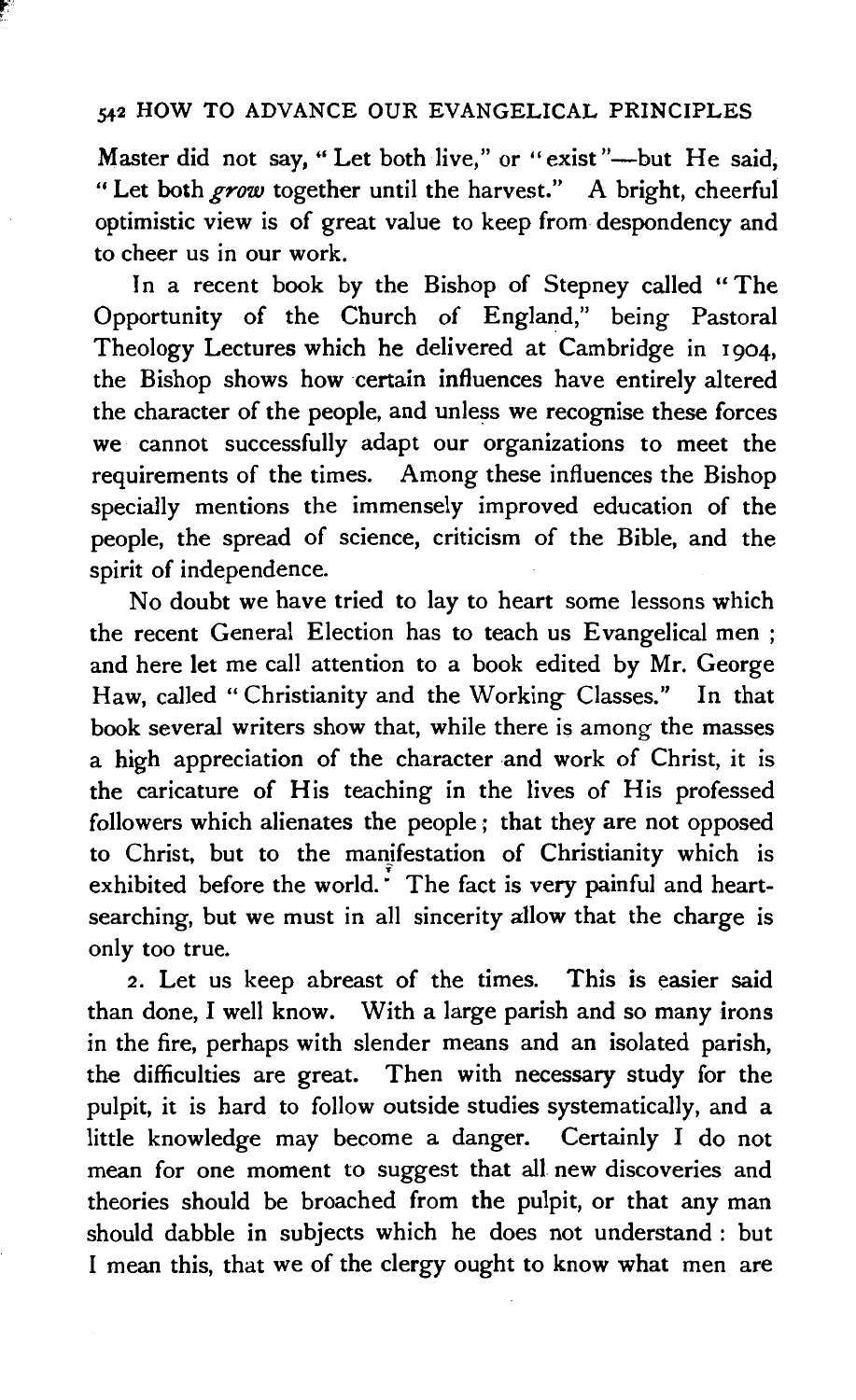reading and thinking and believing; and while we ought not to attempt to meet their views and objections in a controversial spirit, yet, when occasion calls for it and there is good opportunity, we ought to show that we are not wholly ignorant of modern thought, and certainly we should avoid, if possible, making any strong assertion which an intelligent member of the congregation would know to be palpably untrue and disproven. It has been said with truth that, when we cease to learn, then we. cease to teach.

I am thoroughly convinced we shall not advance our Evangelical principles by simply denouncing Higher Criticism. Whether we like it or not, to use a common expression, Higher Criticism has "come to stay," and it has thrown immense light on the Bible. I am not for one moment supporting all that some Higher Critics have said. They are not agreed among themselves, and have had to eat their own words ; but unmeasured denunciation of the whole subject, I am convinced, does much harm and no good.<sup>1</sup>

It is a great mistake to suppose that all Higher Criticism denies inspiration. On the other hand, it often brings out more and more clearly the fact how entirely the Bible is God's Word. No doubt Higher Criticism has modified our views as to the mode and kind of inspiration, but the *fact* of inspiration, I believe, stands out as clear and sure as ever. Dr. Lock, the Warden of Keble, in his "Bible and the Christian Life," says: "To those who are prepared to welcome the methods and conclusions of modern criticism, the Bible still bears conclusive proofs of its inspiration, and still remains a sure guide for life." Professor Orr, of Glasgow, in his new " Problem of the Old Testament considered with reference to Recent Criticism," strongly opposes the general conclusions of the advanced critics, but as his reviewer in the *Times* says: "He acknowledges that

<sup>&</sup>lt;sup>1</sup> I am well aware that the advanced German school, with some English scholars, has propounded extreme views, which seem entirely subversive of a belief in inspiration. These views I would not on any account be thought to support. I simply protest against wholesale denunciation of all the work of Higher Criticism.